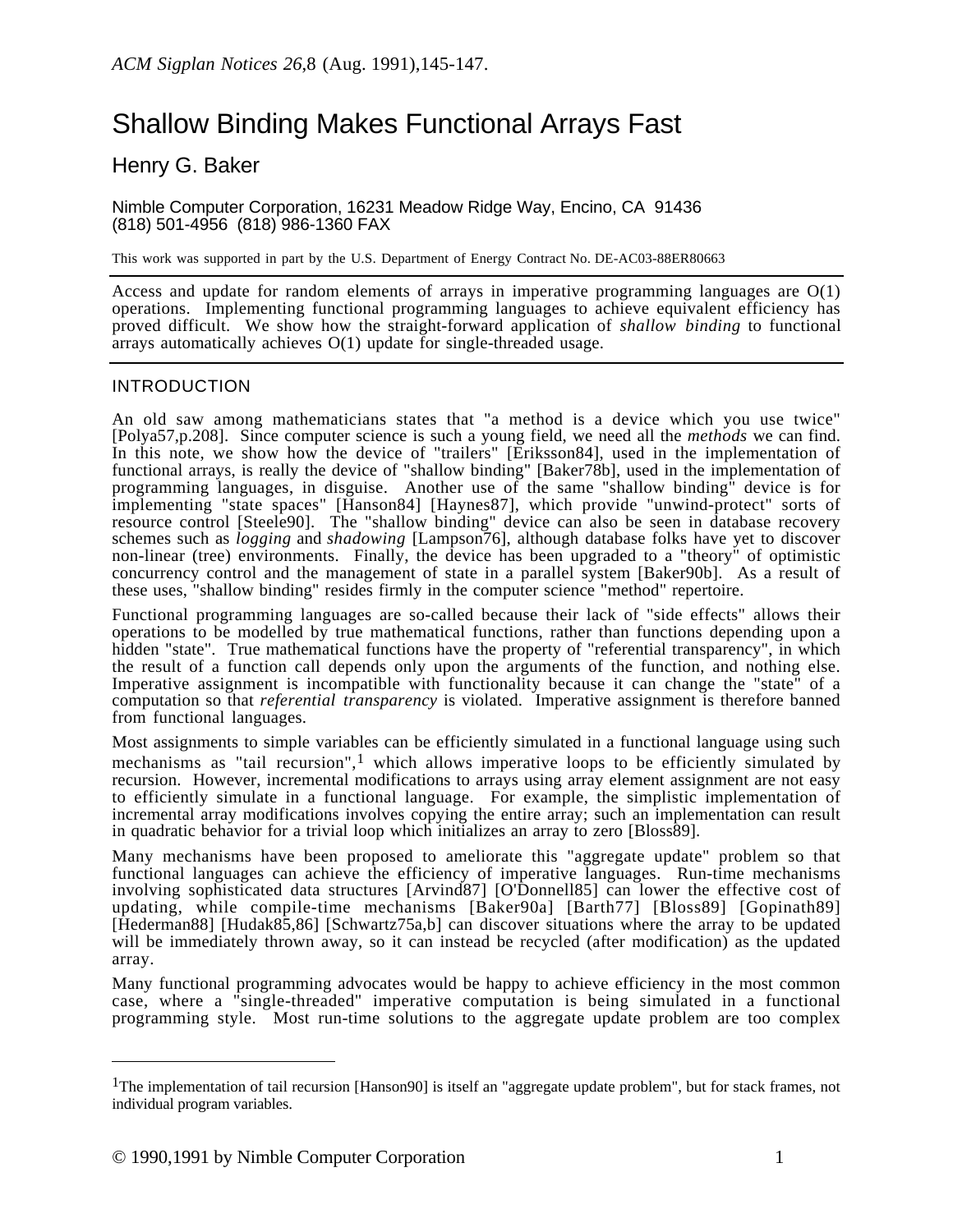because they are not optimized for this "single thread" case, while compile-time solutions find it quite difficult to detect "single-threadedness".

We show that a straight-forward application of *shallow binding* elegantly provides O(1) complexity for aggregate reads and updates in the case of single-threadedness, and continues to operate correctly in the case of multiple threads, although  $O(1)$  update complexity is lost in this case.

#### SHALLOW BINDING

*Shallow binding* [Baker78b] was originally invented for the efficient implementation of the dynamic binding of Lisp variables. The values associated with variables are stored in an *environment* structure. Since Lisp allows for first-class functional values, the environment structures must in general be *treeshaped*. Environment structures have three operations: *access* a variable, *extend* the environment with a new variable, and *change context* to a different environment structure. Three different implementations exist which provide O(1) complexity for any two of the three operations, while the third is  $O(n)$ , where n is the size of the environment structure.

A *shallow* binding environment structure allows for O(1) access to program variables and O(1) extensions with new variables in exchange for additional work during context changes—e.g., function calls and returns. A *deep* binding environment structure allows for O(1) extensions and context changes, but access and update of program variables is O(n). An *acquaintance vector* environment structure allows for  $O(1)$  access to program variables and context changes, but extension becomes  $O(n)$ .

Deep binding is conceptually the simplest environment mechanism, because the values of the variables are kept in an association list, which is searched (in  $O(n)$ ) to provide access to the variable. The extension of an environment requires only the creation of a new extension node which specifies the new variable and the old environment, and hence is O(1). Changing environments can be done in O(1) by simply changing a context pointer.

Shallow binding keeps the value of each variable for the current context in its *value cell* which is O(1) accessible. Extension takes an environment and a variable name and creates a new environment by constructing (in O(1)) an object which indicates that the extension environment differs from the given environment by exactly one variable—the variable given in the extension process. Changing the context to a new environment involves tracing a chain of incremental extensions from the new environment back to the current environment; during this tracing process, the contents of the value cells are swapped with the contents of the incremental extensions, so that the value cells become current for the new context and the extensions now detail the differences between the old context and the new one [Baker78b].

Acquaintance vectors encode a complete environment context in each vector. Therefore, the context can be changed in O(1) by simply changing a context pointer. By assigning each variable a unique (constant) integer index, the value of the variable in the context can be accessed in  $O(1)$ . However, the extension of an environment requires the copying of an entire acquaintance vector, and hence is  $O(n)$ .

## SHALLOW FUNCTIONAL ARRAYS

The semantics of an array are simply the association of the pair  $\langle \text{array-objective} \rangle$  with a value. We identify the notion of "array" with "environment" and "indices" with "variable". Functional arrays are not updated in place, but a new version is created; hence "update" is environment "extension". Having made this identification, we can examine the three types of environment structures and their suitability for the implementation of functional arrays.

The simplistic (copying) implementation of functional arrays is equivalent to the "acquaintance vector" implementation of environment structures; access is  $O(1)$ , changing arrays is  $O(1)$ , but extension (update) is  $O(n)$ . The use of "shadowing associations" is equivalent to the "deep binding" implementation of environment structures. Finally, the use of "trailers" [Bloss89] is equivalent to "shallow binding".

In a shallow-bound functional array implementation, the array itself can be seen as a *cache* for the values in the current context. If the program is single-threaded, then the cache is always current.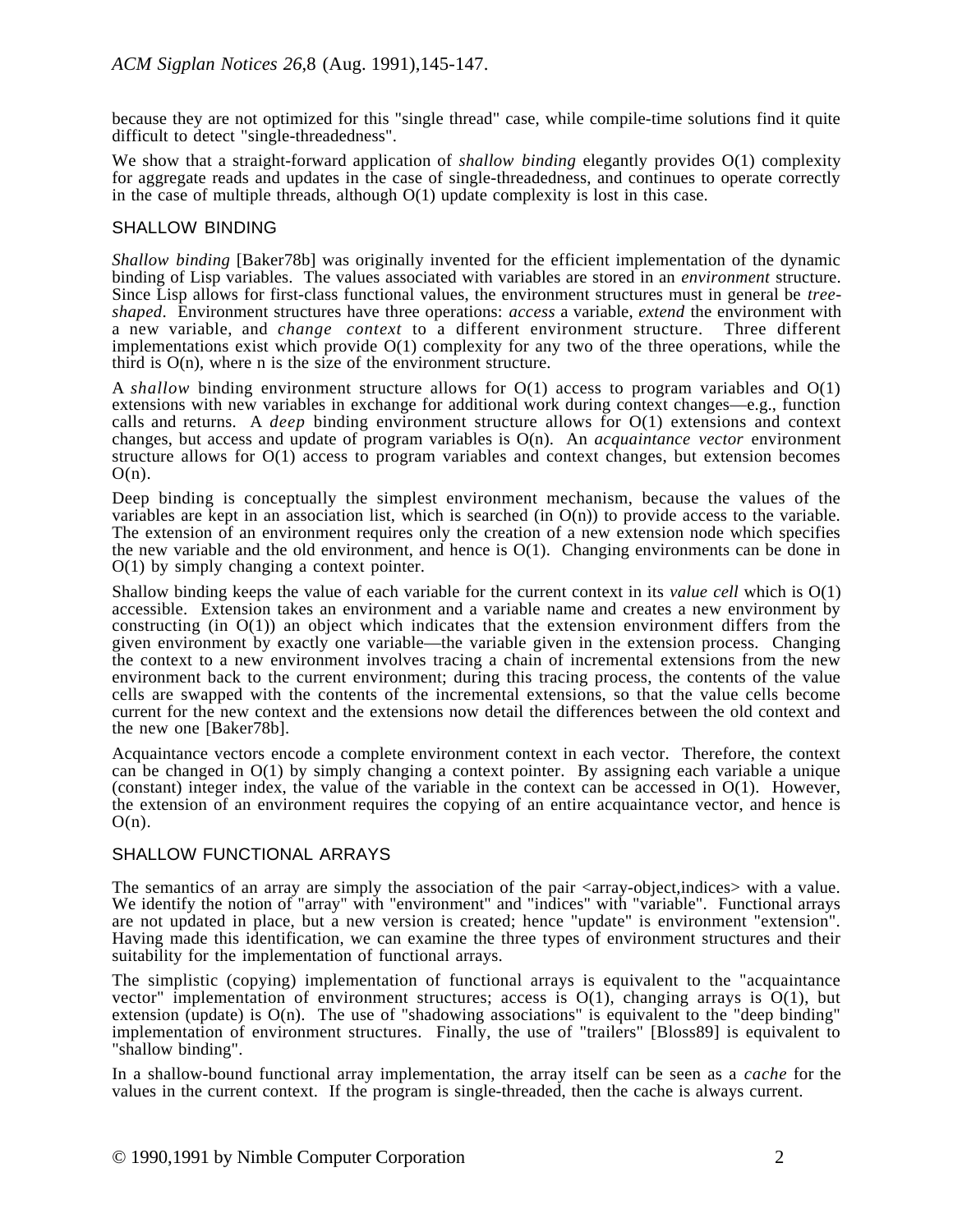A single-threaded functional program operating on a shallow-bound array will execute within a constant factor of the speed of the equivalent imperative program. This is because every array update will construct an environment difference node ("trailer node" [Bloss89]) of constant size, which will then be immediately let go of, due to single-threadedness. Since array accesses will always be in the current "context" due to single-threadedness, array accesses will be  $O(1)$ . Finally, "context changes" are O(1), as they are in the imperative program, so there is no difference in speed for this operation.

The major difference in speed between the shallow functional program and the imperative program will be the garbage collection overhead for the trailer nodes that are created for every array update. While reference counting can eliminate the necessity for this garbage collection by allowing the discovery of single-threadedness [Hudak85,86], the overhead for reference counting can exceed that for garbage collecting the trailer nodes [Baker78a]. Furthermore, reference counting does nothing to reduce the copying effort for non-single-threaded programs.

#### CONCLUSIONS

The three implementation mechanisms for functional arrays which are equivalent to deep binding, shallow binding, and acquaintance vectors, have all been described in the functional programming literature along with their complexity. However, this paper is the first to make the connection with the literature on variable-binding environments.

#### REFERENCES

- Arvind, Nikhil, R.S., and Keshav, K.P. "I-structures: data structures for parallel computing". *Proc. Workshop on Graph Reduction*, Los Alamos, NM, Feb. 1987.
- Baker, Henry. "List processing in real time on a serial computer". *CACM 21*,4 (April 1978),280-294.
- Baker, Henry. "Shallow Binding in Lisp 1.5". *CACM 21*,7 (July 1978),565-569.
- Baker, Henry. "Unify and Conquer (Garbage, Updating, Aliasing ...) in Functional Languages". *Proc. 1990 ACM Conf. on Lisp and Functional Programming*, Nice, France, June, 1990,218-226.
- Baker, Henry. "Worlds in Collision: A Mostly Functional Model of Concurrency Control and Recovery". Tech. Memo, Nimble Computer Corp., 1990,14p.
- Barth, J.M. "Shifting garbage collection overhead to compile time". *CACM 20*,7 (July 1977),513-518.
- Bloss, A. "Update Analysis and the Efficient Implementation of Functional Aggregates". *Proc. 4'th ACM/IFIP Conf. Funct. Progr. & Comp. Arch.*, London, Sept. 1989,26-38.
- Eriksson, Lars-Henrik and Rayner, Manny. "Incorporating Mutable Arrays into Logic Programming". *Proc. 1984 Logic Programming Conference*,101-114.
- Gharachorloo, K, Sarkar, V., and Hennessy J.L. "A Simple and Efficient Implementation Approach for Single Assignment Languages". *Proc 1988 ACM Conf. on Lisp and Funct. Programming*, Snowbird, UT, July 1988,259-268
- Gopinath, K., and Hennessy, John L. "Copy Elimination in Functional Languages". *Proc. 16'th ACM POPL*, Jan. 1989,303-314.
- Hanson, Christopher, and Lamping, John. "Dynamic Binding in Scheme". Unpublished manuscript, 1984.
- Hanson, Chris. "Efficient Stack Allocation for Tail-Recursive Languages". *Proc. 1990 ACM Conf. on Lisp and Funct. Progr.*, June 1990,106-118.
- Haynes, Christopher T., and Friedman, Daniel P. "Embedding Continuations in Procedural Objects". *ACM TOPLAS 9*,4 (Oct. 1987),582-598.
- Hederman, Lucy. *Compile Time Garbage Collection*. MS Thesis, Rice Univ. Comp. Sci. Dept., Sept. 1988.
- Hudak, P., and Bloss, A. "The aggregate update problem in functional programming systems". *Proc. 12'th ACM POPL*, Jan. 1985.
- Hudak, P. "A Semantic Model of Reference Counting and its Abstraction". *Proc. 1986 ACM Lisp and Funct. Progr. Conf.*, Camb. MA,351-363.
- Lampson, B.W., and Sturgis, H.E. "Crash Recovery in a Distributed Storage System". Unpublished paper, Xerox PARC, Palo Alto, 1976.
- O'Donnell, J.T. "An architecture that efficiently updates associative aggregates in applicative programming language". *Proc. Funct. Progr. Langs. and Computer Arch.*, Springer-Verlag LNCS 201, Sept. 1985,164-189.
- Polya, G. *How to Solve It: A New Aspect of Mathematical Method, 2nd Ed.* Princeton U. Press, Princeton, NJ, 1957.
- Schwartz, J.T. "Optimization of very high level languages—I. Value transmission and its corollaries". *J. Computer Lang. 1* (1975),161-194.